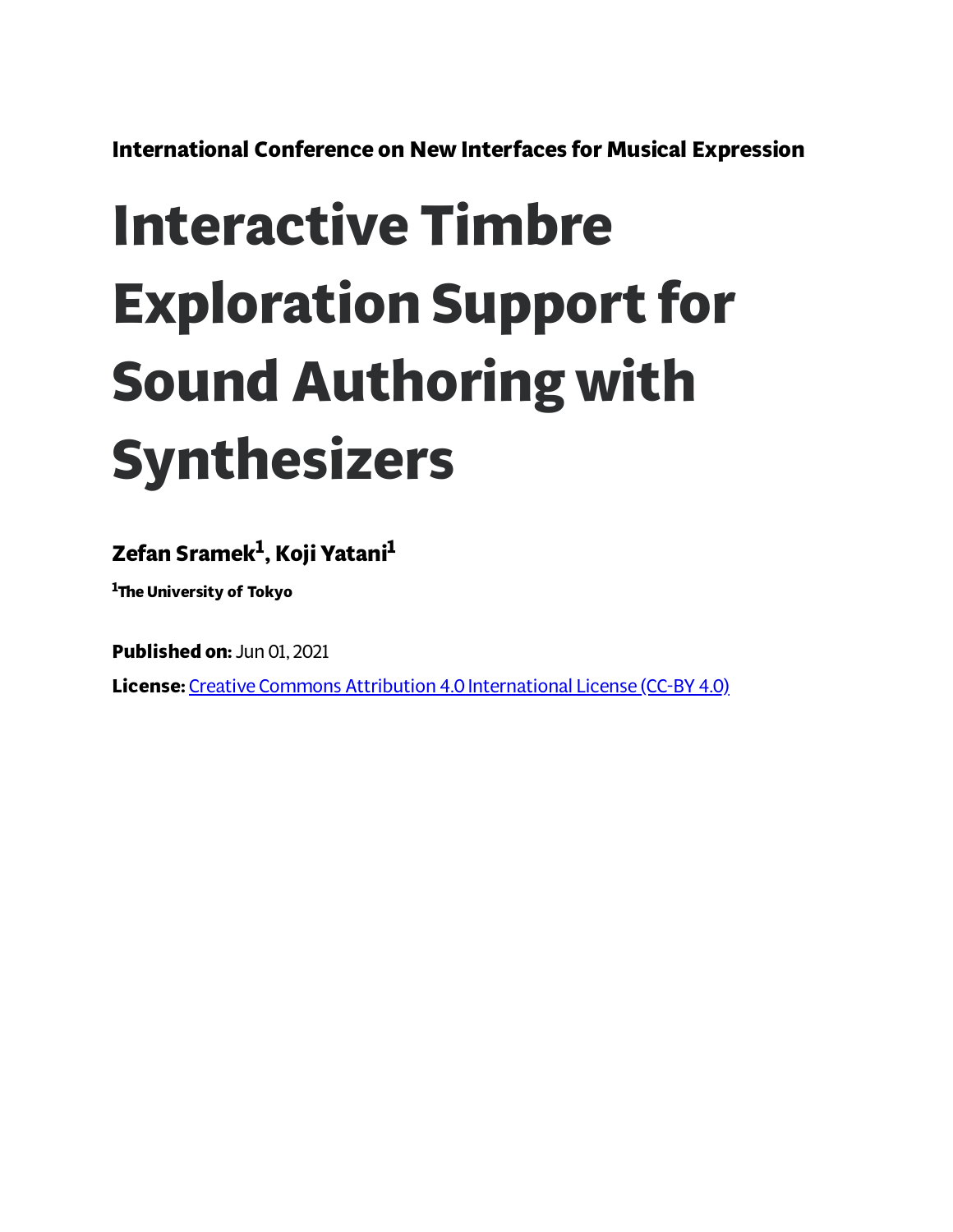## **Interactive Timbre Exploration Support for Sound Authoring with Synthesizers**

Zefan Sramek, The University of Tokyo, Koji Yatani, The University of Tokyo

### 1. PubPub Link

https://nime.pubpub.org/pub/hojzwnwg/

### 2. Conference Abstraction

Synthesizers with complex synthesis engines are capable of creating a vast array of timbres, but the large number of synthesis parameters makes timbre exploration and unique sound creation a daunting task. Furthermore, many synthesizer interfaces require tedious editing of single parameters while hundreds of parameters are available in total. As a result, musicians tend to rely on built-in preset sounds for their timbre exploration and music creation. This, however, limits the user's freedom to explore the timbral space of the instrument, constraining their creativity and expression.

We present an interactive approach to support timbre explorations for synthesizers. Our interface includes two modes for such explorations: an evolutionary exploration mode that uses controlled randomness to generate a collection of timbres based on a single seed timbre chosen by the user, and a morphing exploration mode that allows the user to explore the timbral space between four chosen timbres. In this manner, the system supports the user to generate hundreds of unique potential timbres, substantially expanding their available sound palette, while utilizing a workflow similar to that with which they are already familiar.

#### 3. Program Description

With our evolutionary process, the system can offer timbres that the user otherwise would not discover while considering their preferences. In this mode, the user starts from a single timbre and sets the values for the mutation rate and mutation range, which control the proportion of parameters to be mutated and the range in which they will vary respectively. The system then generates five offspring timbres, represented by the five circles reaching out from the center, which can be selected and auditioned with the joystick. The user then selects one if the five timbres to use as the new seed timbre, and the process is repeated. As this is an evolutionary process, it is intended to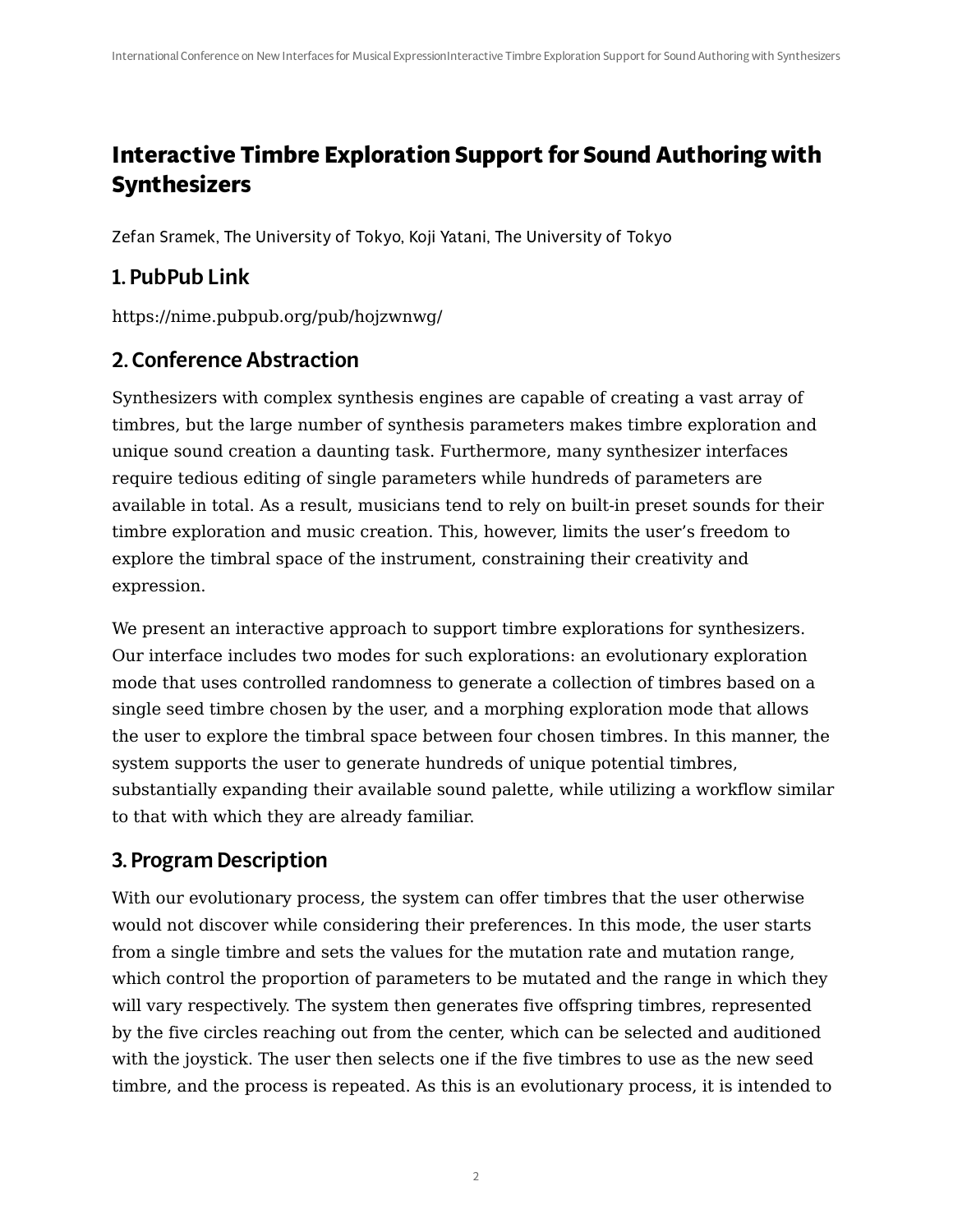be iterative. Once one of the timbres is selected, the system generates a new set of five timbres, using the selected one as the new seed. In this way, the user can navigate through the timbral space through several iterations. By setting the mutation rate and mutation range appropriately, the user can explore subtle variations of the local timbral space, all the way to completely new timbral regions.

With our morphing mode, the system allows the user to locate a specific region of the timbral space at the intersection of four chosen timbres, represented by the four circles on the two axes, and explore this region freely with the joystick. This allows the user to create unique timbres in a way that prioritizes a quick feedback loop between the user's actions and the timbral changes, without the need to consider how the parameters themselves are changing. In this manner, the system supports the user to generate hundreds of unique potential timbres, substantially expanding their available sound palette, while utilizing a workflow similar to that with which they are already familiar.

The prototype is a fully self-contained hardware device that does not rely on connectivity with a personal computer. The system is built around the Teensy 4.1 microcontroller, which uses an ARM Cortex-M7 processor. The microcontroller handles all I/O operations, and drives the 3.5" LCD display, as well as communicating with the synthesizer via MIDI connection. The MIDI connection is made with a standard 5-pin DIN connector, and commands are sent via MIDI System Exclusive messages. Our test synthesizer is a Roland D-50, so currently the prototype communicates via the D-50's System Exclusive protocol. In future, we also hope to expand the system to make use of other System Exclusive protocols and MIDI Control Change messages.

In this work-in-progress demonstration, we present our current prototype and demonstrate use cases of our system.

#### 4. Media

#### Overview and Demonstration

This video presents an overview of our prototype and demonstrates its usage.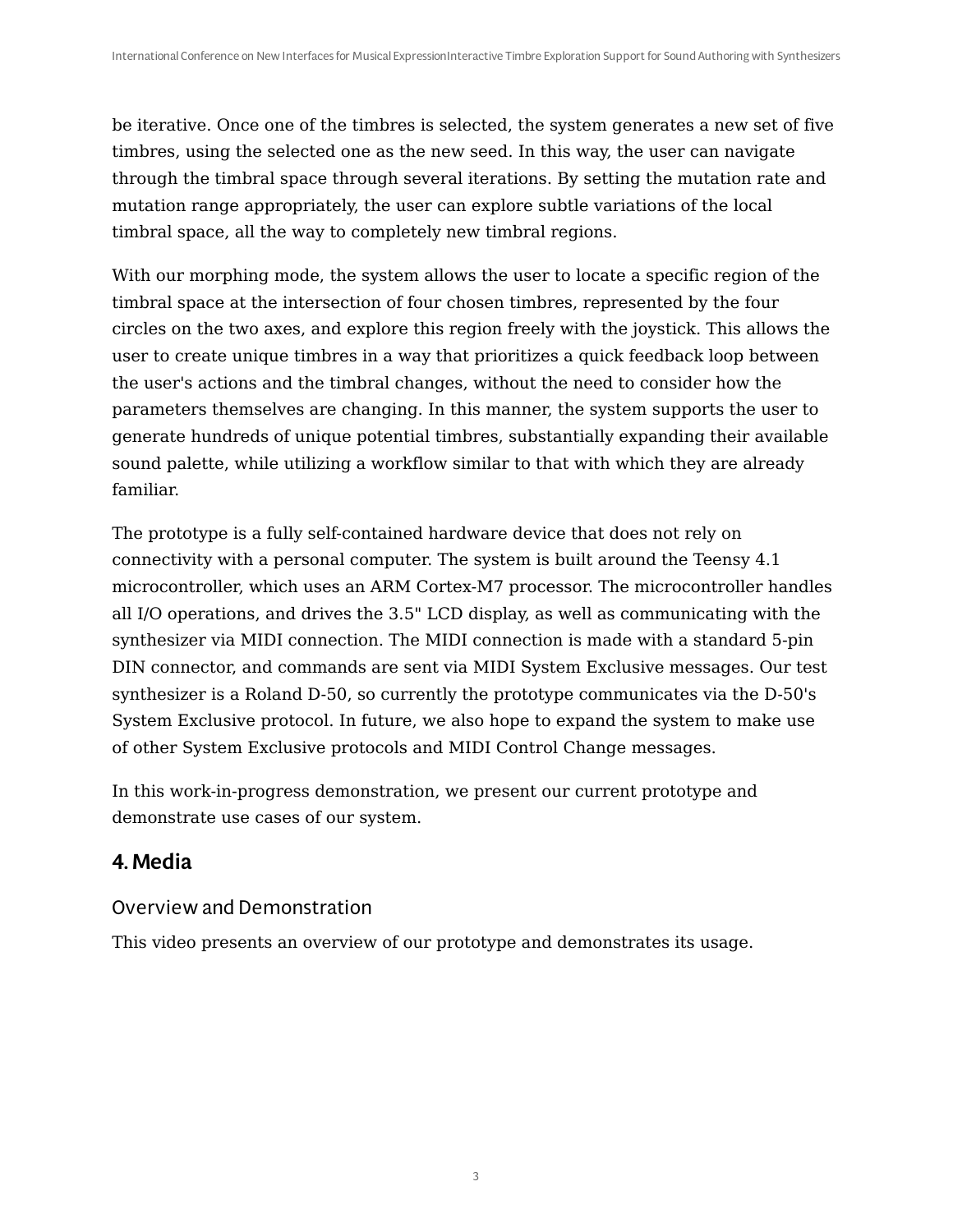International Conference on New Interfaces for Musical ExpressionInteractive Timbre Exploration Support for Sound Authoring with Synthesizers

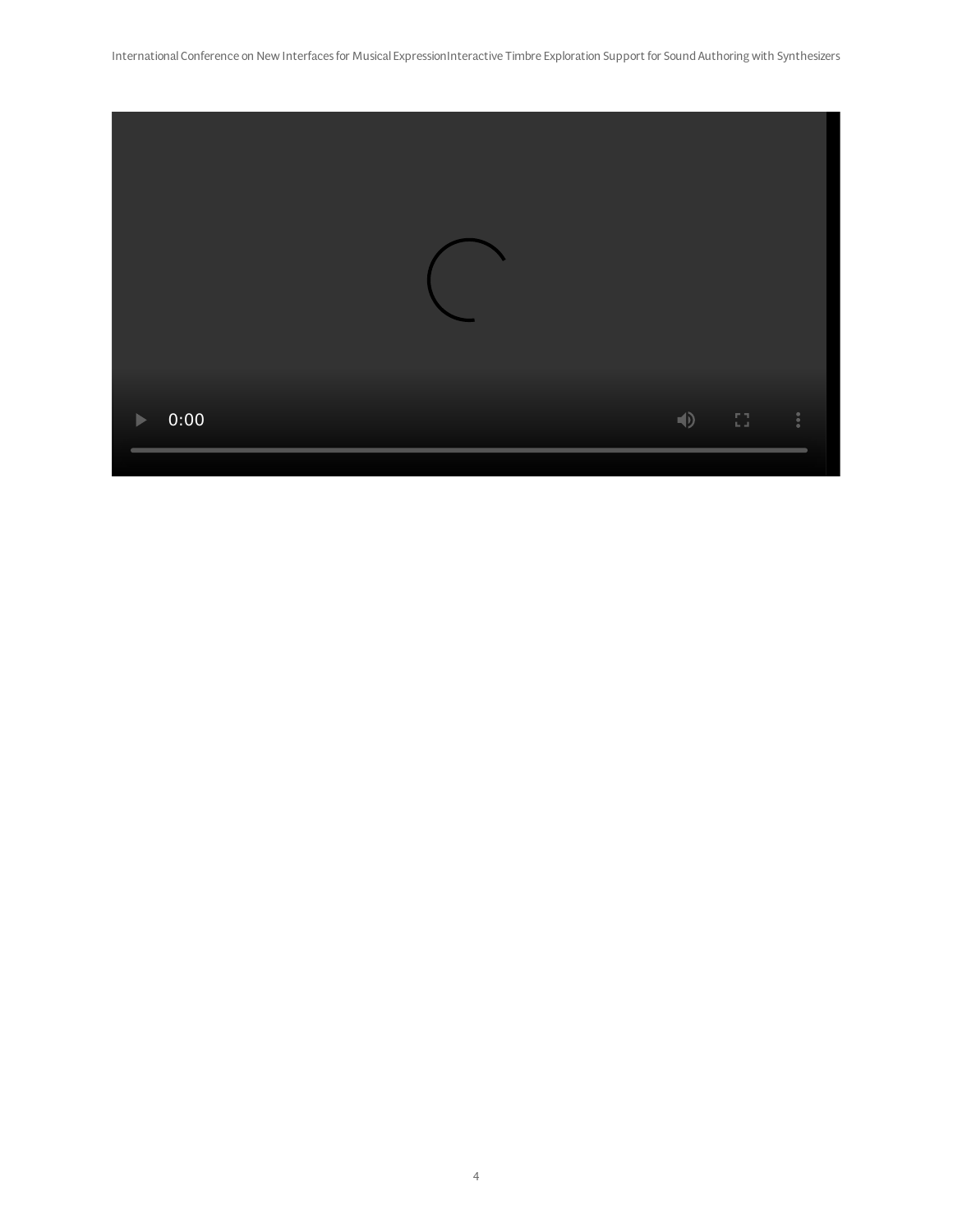## Evolutionary Exploration



Evolutionary Mode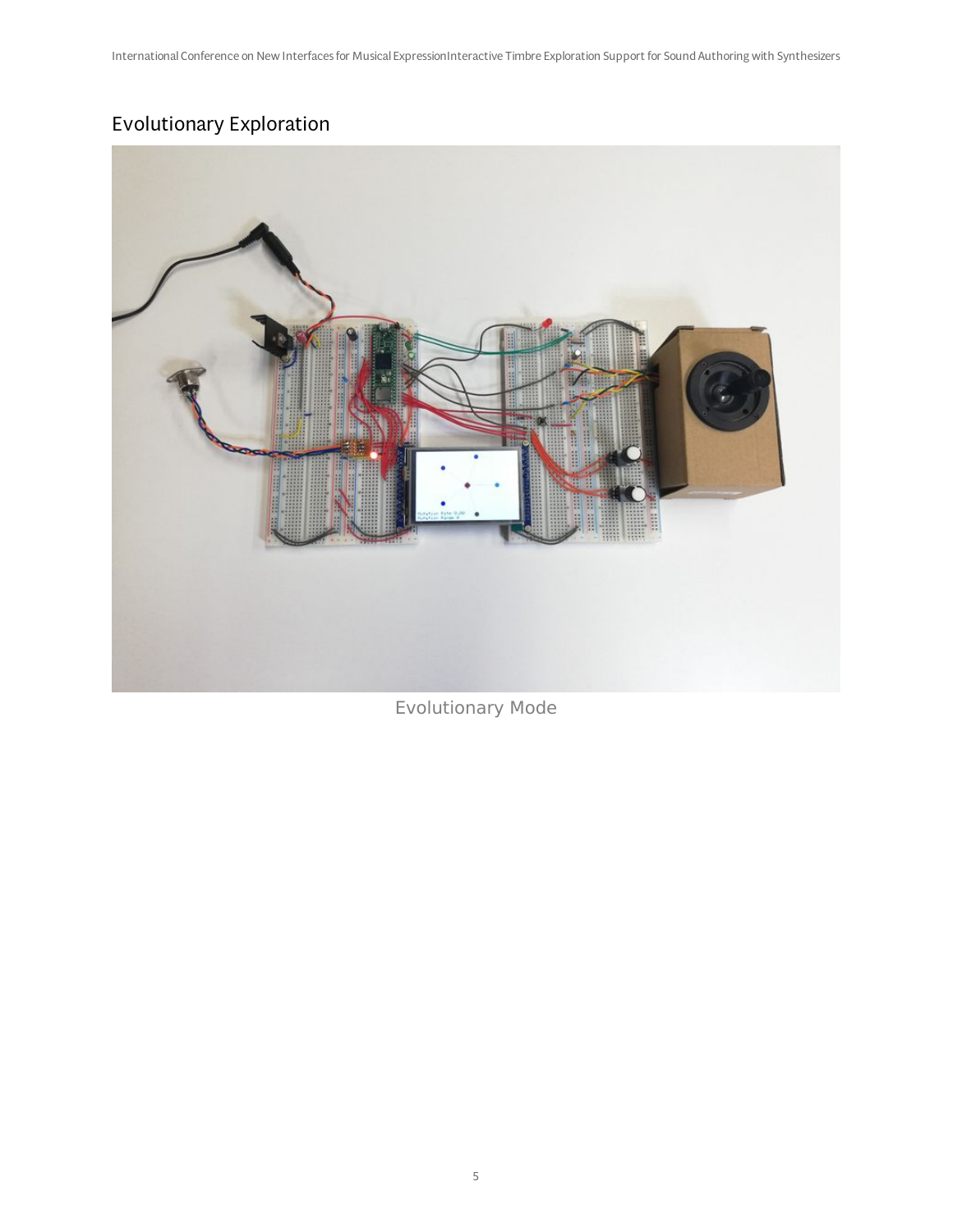

Evolutionary Mode (detail)

This video provides a demonstration of the current workflow of the evolutionary mode.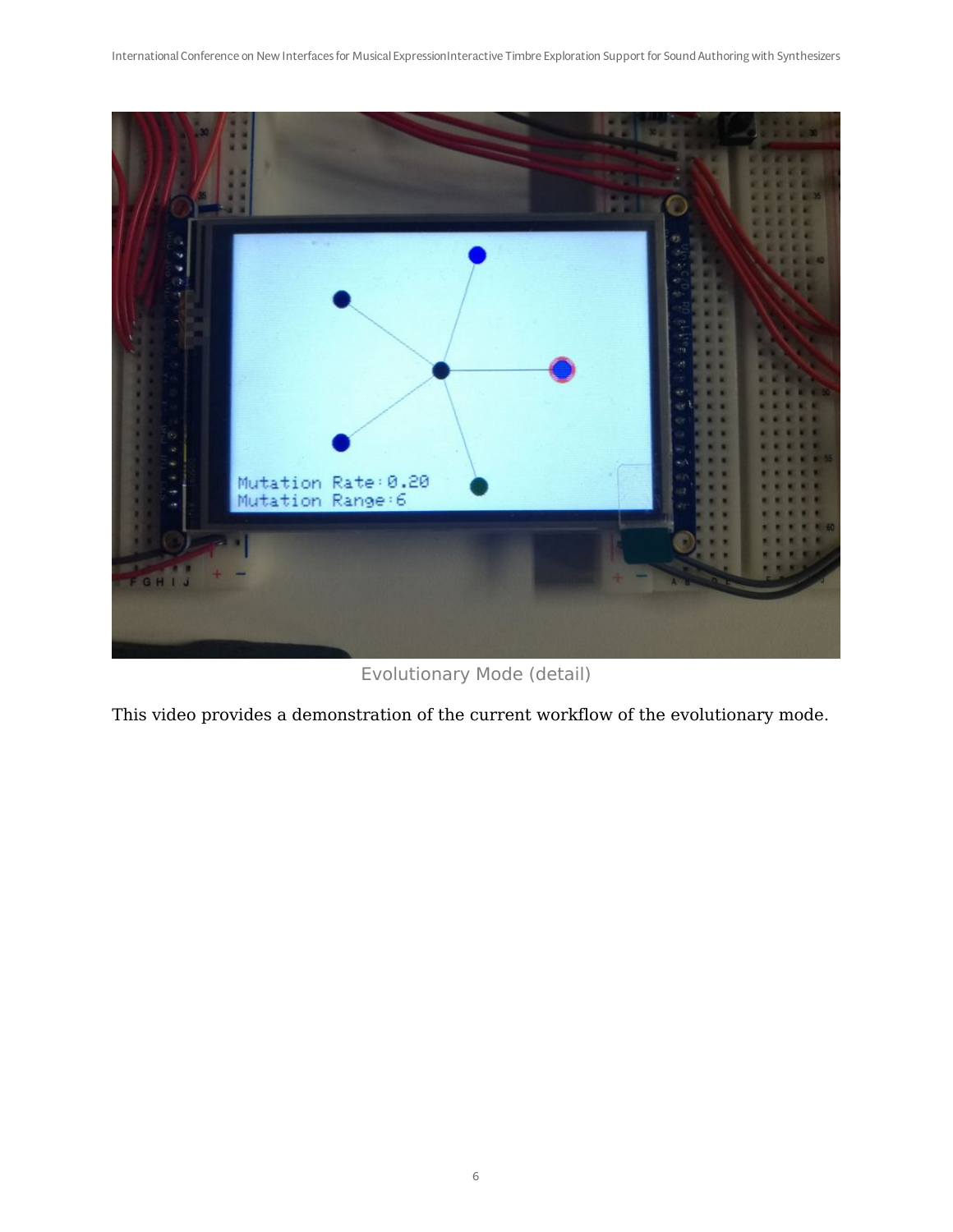International Conference on New Interfaces for Musical ExpressionInteractive Timbre Exploration Support for Sound Authoring with Synthesizers

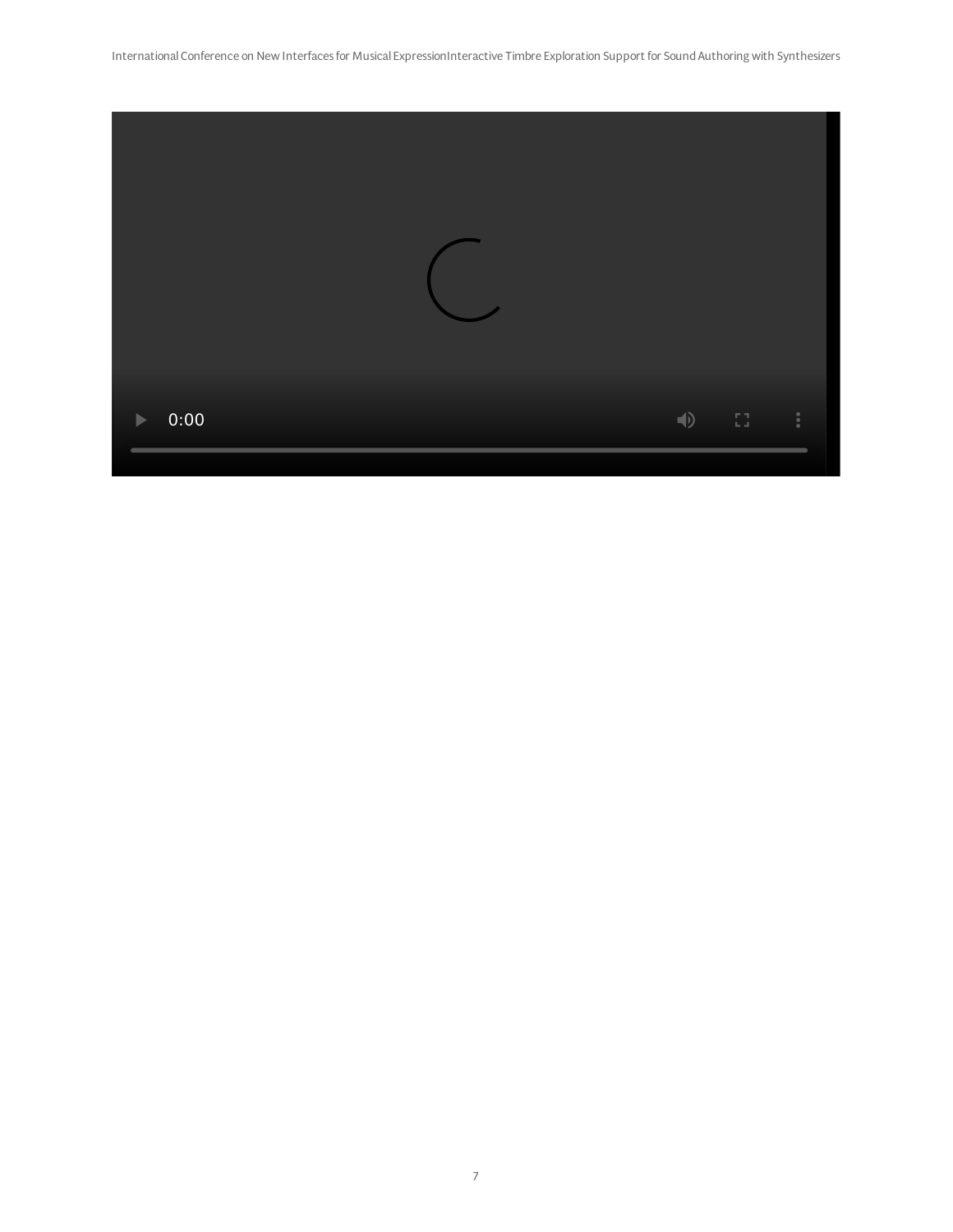# Morphing Exploration



Morphing Mode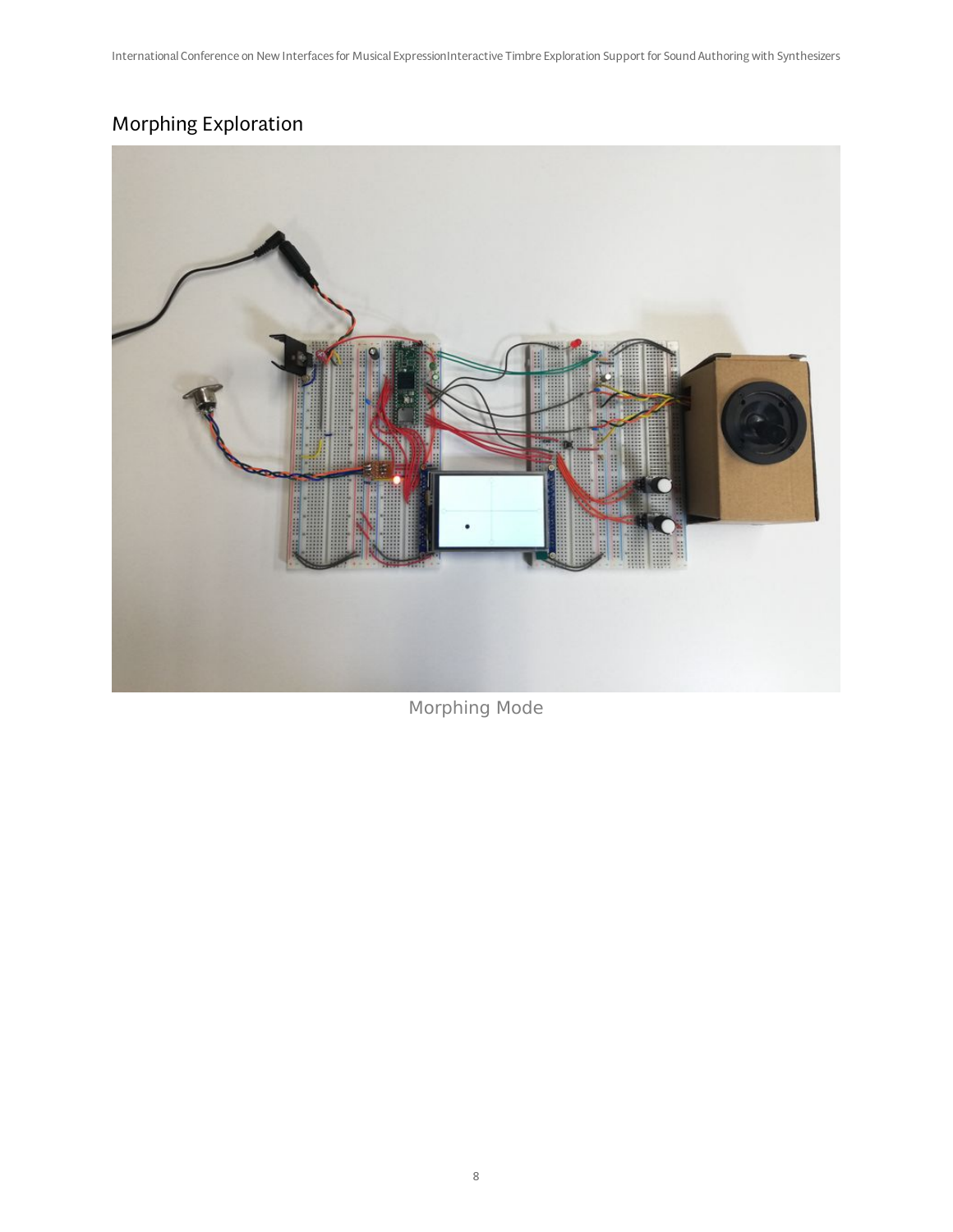

Morphing Mode (detail)

This video provides a demonstration of the current workflow of the morphing mode.